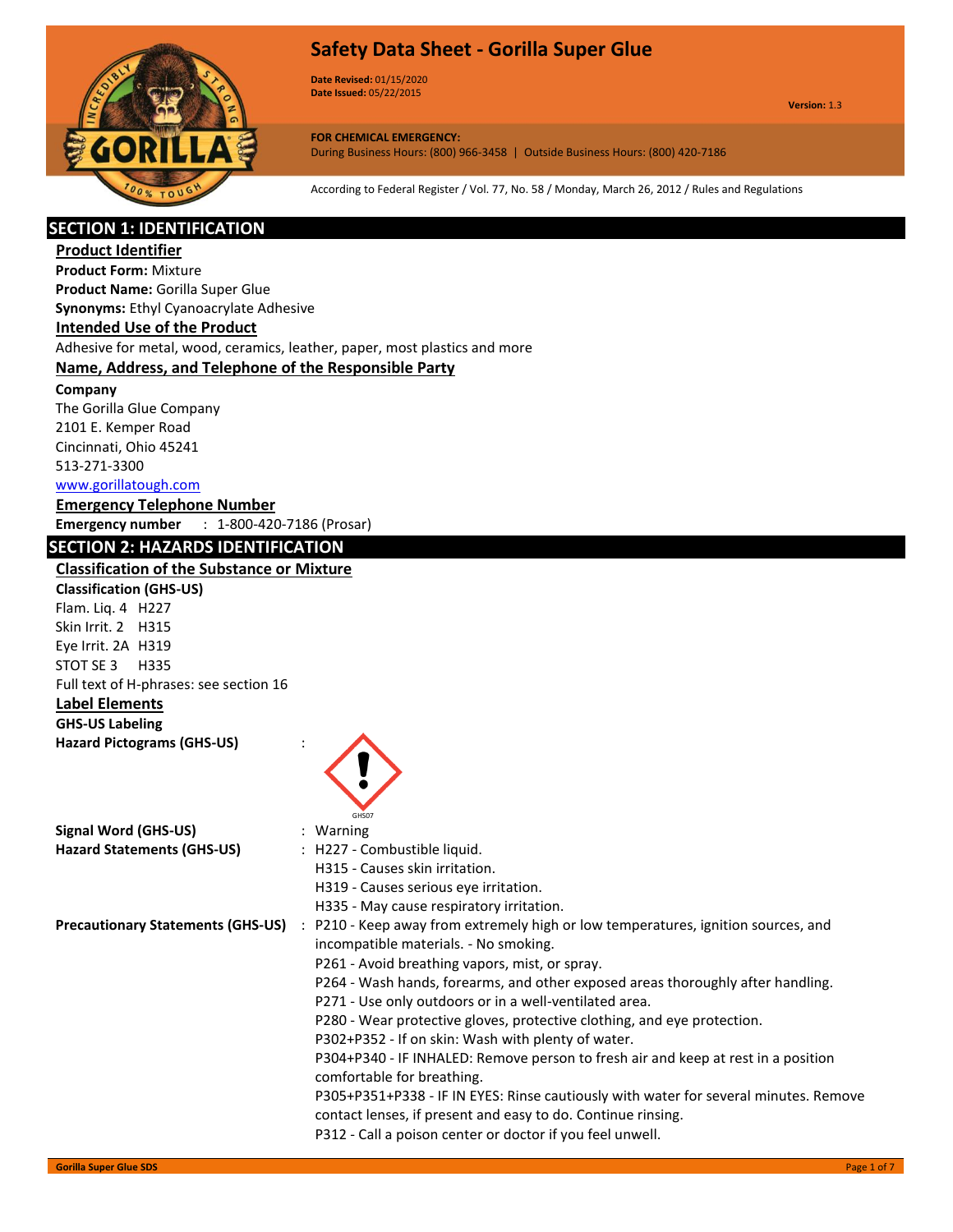

**Date Revised:** 01/15/2020 **Date Issued:** 05/22/2015

**FOR CHEMICAL EMERGENCY:** During Business Hours: (800) 966-3458 | Outside Business Hours: (800) 420-7186

According to Federal Register / Vol. 77, No. 58 / Monday, March 26, 2012 / Rules and Regulations

P332+P313 - If skin irritation occurs: Get medical advice/attention. P337+P313 - If eye irritation persists: Get medical advice/attention. P362 - Take off contaminated clothing and wash before reuse. P370+P378 - In case of fire: Use appropriate media (see section 5) to extinguish. P233 - Keep container tightly closed. P403+P235 - Store in a well-ventilated place. Keep cool. P405 - Store locked up. P501 - Dispose of contents/container in accordance with local, regional, national, territorial, provincial, and international regulations.

#### **Other Hazards**

**Other Hazards Not Contributing to the Classification**: Rapid polymerization occurs upon contact with water or alkaline substances. As a result, heat is generated. Skin inflammation or burns may occur upon contact during this polymerization. Contains Cyanoacrylate. Danger. Bonds skin and eyes in seconds. Keep out of the reach of children.

**Unknown Acute Toxicity (GHS-US)** Not available

## **SECTION 3: COMPOSITION/INFORMATION ON INGREDIENTS**

| Mixtur |
|--------|
|--------|

| <b>Name</b>         | <b>Product Identifier</b> | % (w/w)  | <b>Classification (GHS-US)</b> |
|---------------------|---------------------------|----------|--------------------------------|
| Ethyl cyanoacrylate | (CAS No) 7085-85-0        | 86 - 100 | Flam. Lig. 4, H227             |
|                     |                           |          | Skin Irrit. 2, H315            |
|                     |                           |          | Eye Irrit. 2A, H319            |
|                     |                           |          | STOT SE 3, H335                |

Full text of H-phrases: see section 16 **SECTION 4: FIRST AID MEASURES**

## **Description of First Aid Measures**

**General:** Never give anything by mouth to an unconscious person. If you feel unwell, seek medical advice (show the label if possible). **Inhalation:** If inhaled, remove to fresh air and keep at rest in a position comfortable for breathing. If you feel unwell, seek medical advice.

**Skin Contact:** Remove contaminated clothing. Gently wash with plenty of soap and water followed by rinsing with water for at least 15 minutes. Call a POISON CENTER or doctor/physician if you feel unwell. Wash contaminated clothing before reuse.

**Eye Contact:** Rinse cautiously with water for at least 15 minutes. Remove contact lenses, if present and easy to do. Continue rinsing. Obtain medical attention.

**Ingestion:** Rinse mouth. Do not induce vomiting. Immediately call a POISON CENTER or doctor/physician.

## **Most Important Symptoms and Effects Both Acute and Delayed**

**General:** Irritation to eyes, skin and respiratory tract.

**Inhalation:** May cause respiratory irritation.

**Skin Contact:** Causes skin irritation.

**Eye Contact:** Causes serious eye irritation.

**Ingestion:** Ingestion is likely to be harmful or have adverse effects.

**Chronic Symptoms:** Bonds skin and eyes in seconds.

## **Indication of Any Immediate Medical Attention and Special Treatment Needed**

If medical advice is needed, have product container or label at hand.

## **SECTION 5: FIRE-FIGHTING MEASURES**

## **Extinguishing Media**

**Suitable Extinguishing Media:** Dry chemical powder, alcohol-resistant foam, carbon dioxide (CO2).

**Unsuitable Extinguishing Media:** Do not use a heavy water stream. Use of heavy stream of water may spread fire.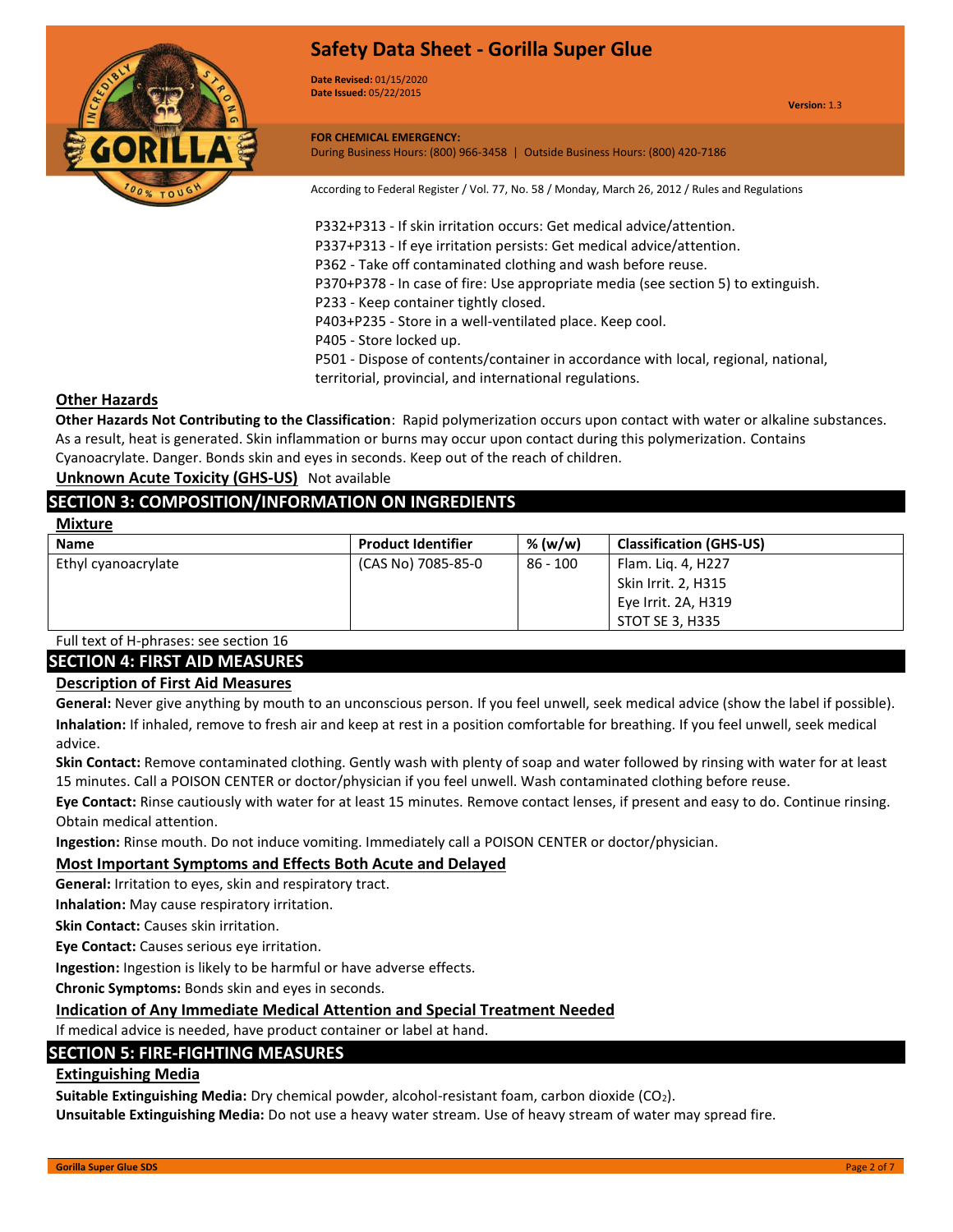

**Date Revised:** 01/15/2020 **Date Issued:** 05/22/2015

**Version:** 1.3

**FOR CHEMICAL EMERGENCY:** During Business Hours: (800) 966-3458 | Outside Business Hours: (800) 420-7186

According to Federal Register / Vol. 77, No. 58 / Monday, March 26, 2012 / Rules and Regulations

## **Special Hazards Arising From the Substance or Mixture**

**Fire Hazard:** Not flammable.

**Explosion Hazard:** Product is not explosive.

**Reactivity:** Rapid polymerization occurs upon contact with water or alkaline substances. As a result, heat is generated. Skin inflammation or burns may occur upon contact during this polymerization. May react with strong oxidizers, increasing risk of fire or explosion.

## **Advice for Firefighters**

**Precautionary Measures Fire:** Exercise caution when fighting any chemical fire.

**Firefighting Instructions:** Do not allow run-off from fire fighting to enter drains or water courses.

**Protection During Firefighting:** Do not enter fire area without proper protective equipment, including respiratory protection.

**Hazardous Combustion Products**: Irritating organic vapors may be formed.

### **Reference to Other Sections**

Refer to section 9 for flammability properties.

## **SECTION 6: ACCIDENTAL RELEASE MEASURES**

### **Personal Precautions, Protective Equipment and Emergency Procedures**

**General Measures:** Do not get in eyes, on skin, or on clothing. Keep away from heat, hot surfaces, sparks, open flames, and other ignition sources. No smoking.

#### **For Non-Emergency Personnel**

**Protective Equipment:** Use appropriate personal protection equipment (PPE).

**Emergency Procedures:** Evacuate unnecessary personnel.

#### **For Emergency Personnel**

**Protective Equipment:** Equip cleanup crew with proper protection.

**Emergency Procedures:** Upon arrival at the scene, a first responder is expected to recognize the presence of dangerous goods, protect oneself and the public, secure the area, and call for the assistance of trained personnel as soon as conditions permit.

#### **Environmental Precautions**

Prevent entry to sewers and public waters.

#### **Methods and Material for Containment and Cleaning Up**

**For Containment:** Absorb and/or contain spill with inert material, then place in suitable container. Take up in non-combustible materials.

**Methods for Cleaning Up:** Clean up spills immediately and dispose of waste safely. Use only non-sparking tools.

#### **Reference to Other Sections**

See heading 8, Exposure Controls and Personal Protection. Concerning disposal elimination after cleaning, see item 13.

## **SECTION 7: HANDLING AND STORAGE**

### **Precautions for Safe Handling**

**Hygiene Measures:** Handle in accordance with good industrial hygiene and safety procedures. Wash hands and other exposed areas with mild soap and water before eating, drinking, or smoking and again when leaving work.

## **Conditions for Safe Storage, Including Any Incompatibilities**

**Storage Conditions:** Store in a dry, cool and well-ventilated place. Keep container closed when not in use. Store away from heat and incompatible materials. Protect from moisture.

**Incompatible Materials:** Strong acids, strong bases, strong oxidizers. Water.

**Storage Temperature:** 5 - 25 °C (41 - 77 °F)

**Specific End Use(s)** Adhesive for metal, wood, ceramics, leather, paper, most plastics and more.

## **SECTION 8: EXPOSURE CONTROLS/PERSONAL PROTECTION**

## **Control Parameters**

For substances listed in section 3 that are not listed here, there are no established Exposure limits from the manufacturer, supplier, importer, or the appropriate advisory agency including: ACGIH (TLV), NIOSH (REL), OSHA (PEL), Canadian provincial governments, or the Mexican government.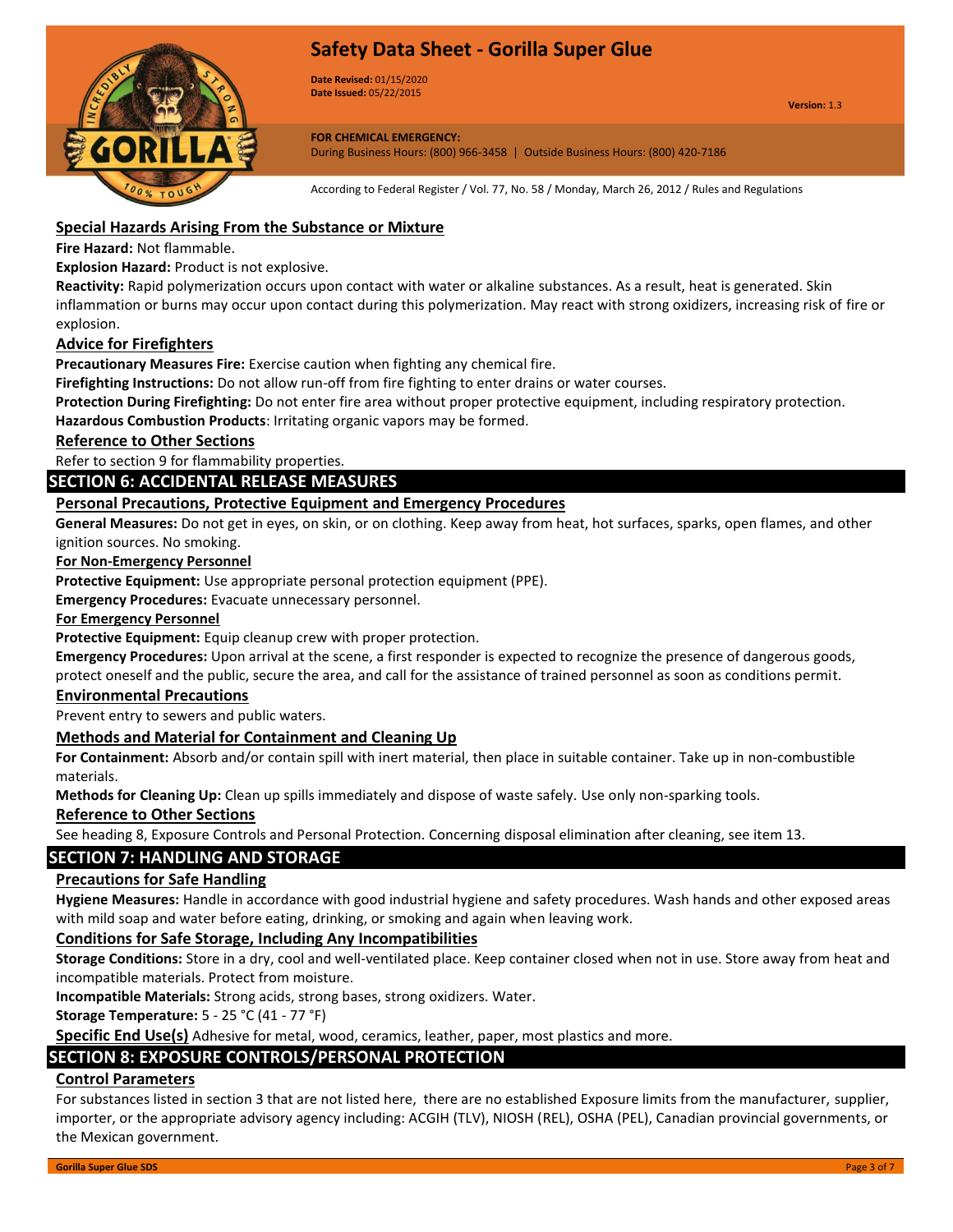

**Date Revised:** 01/15/2020 **Date Issued:** 05/22/2015

# **FOR CHEMICAL EMERGENCY:**

During Business Hours: (800) 966-3458 | Outside Business Hours: (800) 420-7186

According to Federal Register / Vol. 77, No. 58 / Monday, March 26, 2012 / Rules and Regulations

| Ethyl cyanoacrylate (7085-85-0)    |                              |                     |  |
|------------------------------------|------------------------------|---------------------|--|
| <b>USA ACGIH</b>                   | ACGIH TWA (ppm)              | $0.2$ ppm           |  |
| <b>Alberta</b>                     | OEL TWA (mg/m <sup>3</sup> ) | 1 mg/m <sup>3</sup> |  |
| <b>Alberta</b>                     | OEL TWA (ppm)                | $0.2$ ppm           |  |
| <b>British Columbia</b>            | OEL TWA (ppm)                | $0.2$ ppm           |  |
| <b>Manitoba</b>                    | OEL TWA (ppm)                | $0.2$ ppm           |  |
| <b>Newfoundland &amp; Labrador</b> | OEL TWA (ppm)                | $0.2$ ppm           |  |
| <b>Nova Scotia</b>                 | OEL TWA (ppm)                | $0.2$ ppm           |  |
| Ontario                            | OEL TWA (ppm)                | $0.2$ ppm           |  |
| <b>Prince Edward Island</b>        | OEL TWA (ppm)                | $0.2$ ppm           |  |
| Saskatchewan                       | OEL STEL (ppm)               | $0.6$ ppm           |  |
| Saskatchewan                       | OEL TWA (ppm)                | $0.2$ ppm           |  |

## **Exposure Controls**

**Appropriate Engineering Controls:** Emergency eye wash fountains and safety showers should be available in the immediate vicinity of any potential exposure. Provide sufficient ventilation to keep vapors below permissible exposure limit. Ensure all national/local regulations are observed.

**Personal Protective Equipment:** Protective clothing. Safety glasses. Gloves. Insufficient ventilation: wear respiratory protection.



**Materials for Protective Clothing:** Chemically resistant materials and fabrics. Wear fire/flame resistant/retardant clothing.

**Hand Protection:** Wear chemically resistant protective gloves.

**Eye Protection:** Chemical goggles or safety glasses.

**Skin and Body Protection:** Wear suitable protective clothing.

**Respiratory Protection:** If exposure limits are exceeded or irritation is experienced, approved respiratory protection should be worn. **Other Information:** When using, do not eat, drink or smoke.

## **SECTION 9: PHYSICAL AND CHEMICAL PROPERTIES**

| SECTION 9. FHTSICAL AND CHEMICAL FROFERTIES                  |   |                             |             |
|--------------------------------------------------------------|---|-----------------------------|-------------|
| <b>Information on Basic Physical and Chemical Properties</b> |   |                             |             |
| <b>Physical State</b>                                        |   | Liquid                      |             |
| Appearance                                                   |   | White Water / Straw colored |             |
| Odor                                                         |   | Sharp, irritating           |             |
| <b>Odor Threshold</b>                                        |   | Not available               |             |
| рH                                                           |   | Not applicable              |             |
| <b>Evaporation Rate</b>                                      | ٠ | Not available               |             |
| <b>Melting Point</b>                                         |   | Not available               |             |
| <b>Freezing Point</b>                                        |   | Not available               |             |
| <b>Boiling Point</b>                                         |   | >100 °C (212 °F)            |             |
| <b>Flash Point</b>                                           |   | > 81 °C (177.8 °F)          |             |
| <b>Auto-ignition Temperature</b>                             |   | Not available               |             |
| <b>Decomposition Temperature</b>                             |   | Not available               |             |
| Flammability (solid, gas)                                    |   | Not available               |             |
| <b>Lower Flammable Limit</b>                                 |   | Not available               |             |
| Upper Flammable Limit                                        | ٠ | Not available               |             |
| <b>Vapor Pressure</b>                                        |   | $< 0.5$ mm Hg               |             |
| <b>Relative Vapor Density at 20 °C</b>                       |   | Not available               |             |
| <b>Gorilla Super Glue SDS</b>                                |   |                             | Page 4 of 7 |
|                                                              |   |                             |             |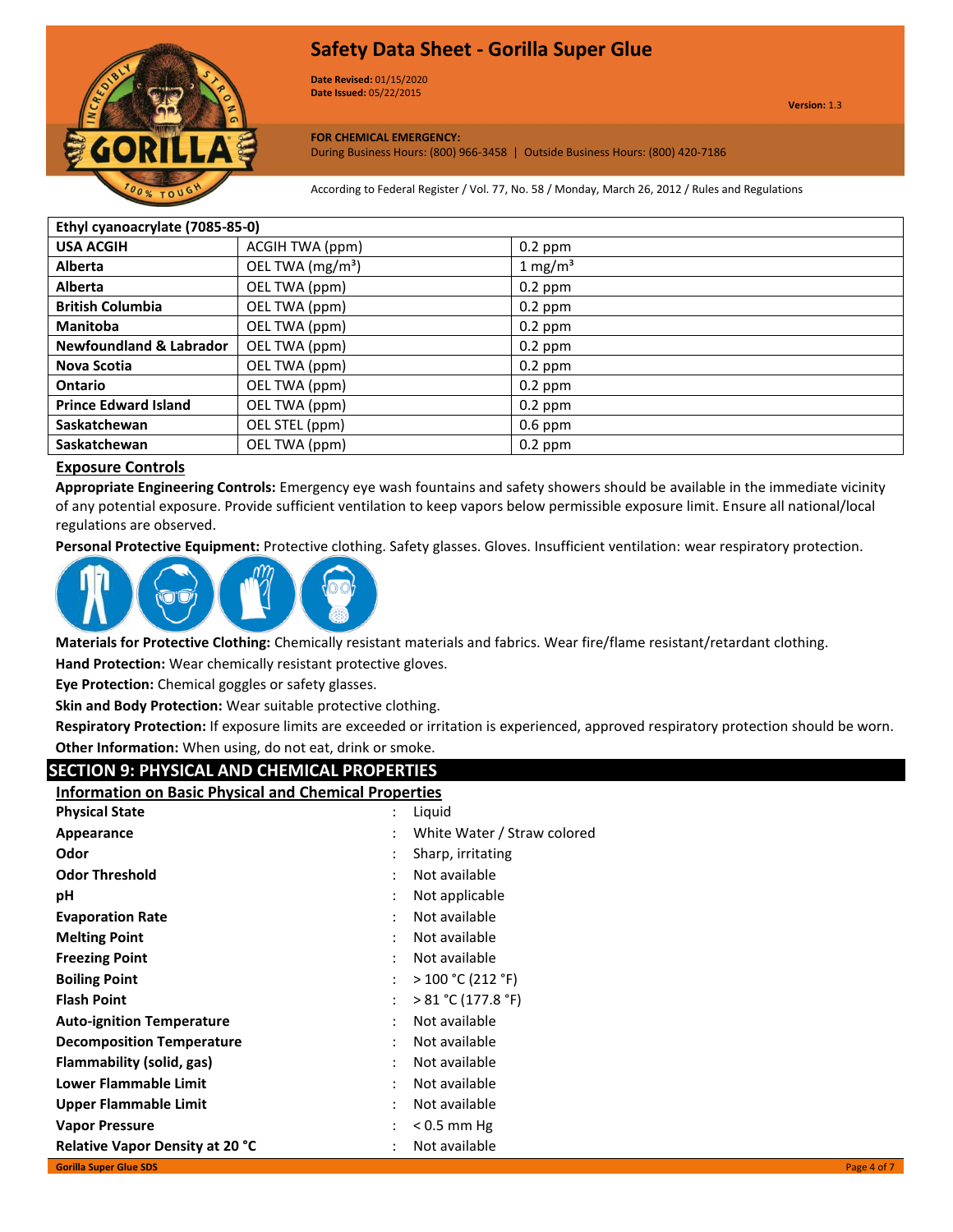

**Date Revised:** 01/15/2020 **Date Issued:** 05/22/2015

**Version:** 1.3

#### **FOR CHEMICAL EMERGENCY:** During Business Hours: (800) 966-3458 | Outside Business Hours: (800) 420-7186

According to Federal Register / Vol. 77, No. 58 / Monday, March 26, 2012 / Rules and Regulations

| <b>Relative Density</b>                                    | : $1.1$ (water = 1)                                                   |
|------------------------------------------------------------|-----------------------------------------------------------------------|
| <b>Specific Gravity</b>                                    | : 1.1                                                                 |
| Solubility                                                 | Immiscible in water.                                                  |
| <b>Partition Coefficient: N-Octanol/Water</b>              | Not available                                                         |
| <b>Viscosity</b>                                           | Not available                                                         |
| <b>Explosion Data – Sensitivity to Mechanical Impact</b> : | Not expected to present an explosion hazard due to mechanical impact. |
| <b>Explosion Data – Sensitivity to Static Discharge</b>    | Not expected to present an explosion hazard due to static discharge.  |
| <b>VOC Content</b>                                         | < 20 g/l estimated (California SCAQMD Method 316B)                    |
| <b>SECTION 10: STABILITY AND REACTIVITY</b>                |                                                                       |
|                                                            |                                                                       |

**Reactivity:** Rapid polymerization occurs upon contact with water or alkaline substances. As a result, heat is generated. Skin inflammation or burns may occur upon contact during this polymerization. May react with strong oxidizers, increasing risk of fire or explosion.

**Chemical Stability:** Stable under recommended handling and storage conditions (see section 7).

**Possibility of Hazardous Reactions:** Hazardous polymerization will not occur.

**Conditions to Avoid:** Direct sunlight. Extremely high or low temperatures.

**Incompatible Materials:** Strong acids, strong bases, strong oxidizers. Water.

**Hazardous Decomposition Products:** Carbon Oxides (CO and CO2) and other irritating compounds.

## **SECTION 11: TOXICOLOGICAL INFORMATION**

## **Information on Toxicological Effects - Product**

**LD50 and LC50 Data:** Not available **Acute Toxicity:** Not classified

**Skin Corrosion/Irritation:** Causes skin irritation.

**pH:** Not applicable

**Serious Eye Damage/Irritation:** Causes serious eye irritation.

**pH:** Not applicable

**Respiratory or Skin Sensitization:** Not classified

**Germ Cell Mutagenicity:** Not classified

**Teratogenicity:** Not available

**Carcinogenicity:** Not classified

## **Specific Target Organ Toxicity (Repeated Exposure):** Not classified

**Reproductive Toxicity:** Not classified

**Specific Target Organ Toxicity (Single Exposure):** May cause respiratory irritation.

**Aspiration Hazard:** Not classified

**Symptoms/Injuries After Inhalation:** May cause respiratory irritation.

**Symptoms/Injuries After Skin Contact:** Causes skin irritation.

**Symptoms/Injuries After Eye Contact:** Causes serious eye irritation.

**Symptoms/Injuries After Ingestion:** Ingestion is likely to be harmful or have adverse effects.

## **Information on Toxicological Effects - Ingredient(s)**

**LD50 and LC50 Data:** Estimated Oral LD50: >5000 mg/kg; Estimated Dermal LD50: >2000 mg/kg;

Estimated Inhalation LC50: Vapors may be irritating.

## **SECTION 12: ECOLOGICAL INFORMATION**

**Toxicity** Not classified

**Persistence and Degradability** Not available

**Bioaccumulative Potential** Not available

**Mobility in Soil** Not available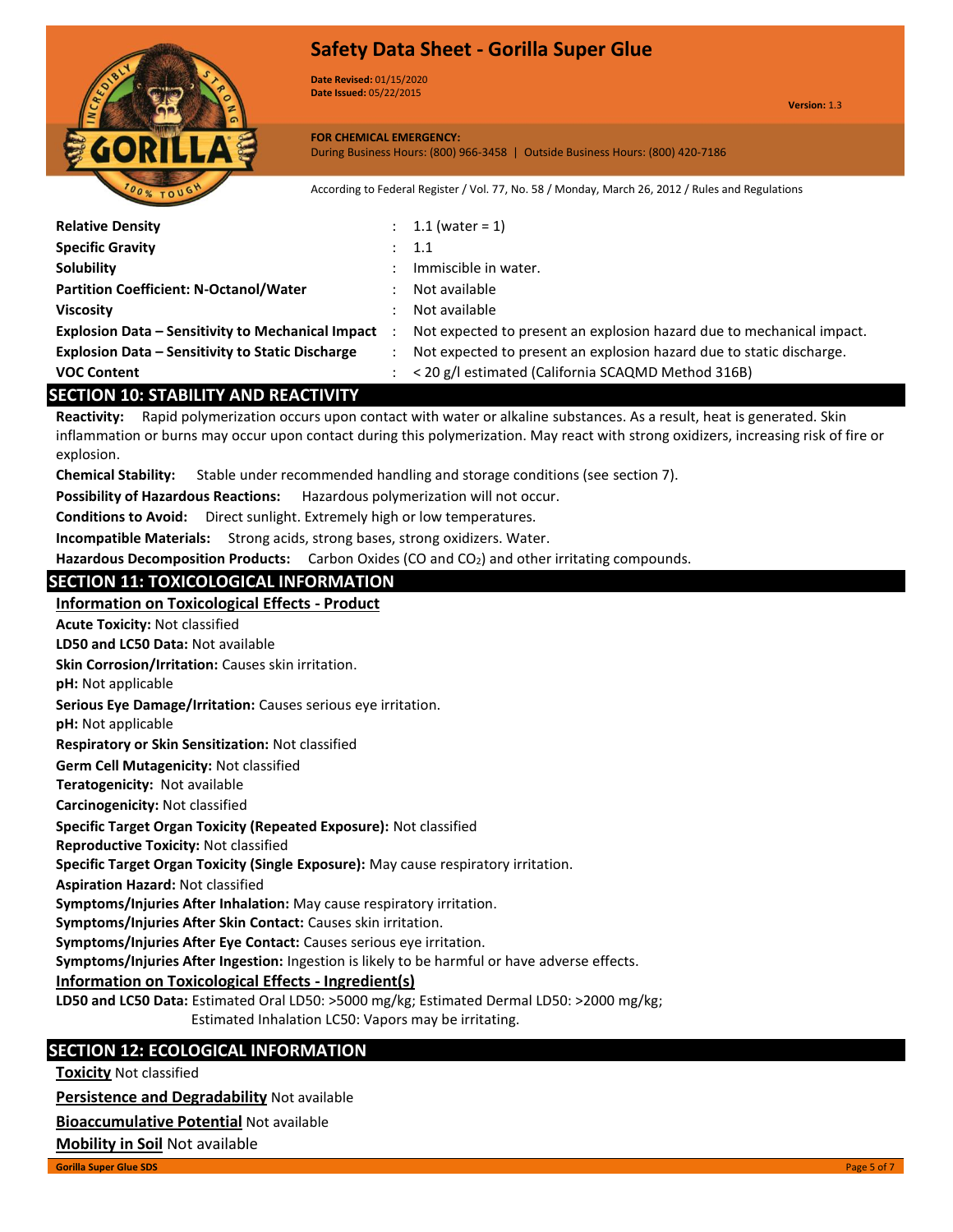

**Date Revised:** 01/15/2020 **Date Issued:** 05/22/2015

**Version:** 1.3

**FOR CHEMICAL EMERGENCY:** During Business Hours: (800) 966-3458 | Outside Business Hours: (800) 420-7186

According to Federal Register / Vol. 77, No. 58 / Monday, March 26, 2012 / Rules and Regulations

## **Other Adverse Effects**

**Other Information:** Avoid release to the environment.

## **SECTION 13: DISPOSAL CONSIDERATIONS**

**Waste Disposal Recommendations:** Dispose of waste material in accordance with all local, regional, national, provincial, territorial and international regulations.

## **SECTION 14: TRANSPORT INFORMATION**

| In Accordance with DOT  | Not regulated for transport |
|-------------------------|-----------------------------|
| In Accordance with IMDG | Not regulated for transport |
| In Accordance with IATA | Not regulated for transport |

**In Accordance with TDG** Not regulated for transport

## **SECTION 15: REGULATORY INFORMATION**

**US Federal Regulations**

**Gorilla Super Glue**

**SARA Section 311/312 Hazard Classes Integral 20 and SARA Section 311/312 Hazard Classes Immediate (acute) health hazard** 

**Ethyl cyanoacrylate (7085-85-0)**

Listed on the United States TSCA (Toxic Substances Control Act) inventory

Skin Irrit. 2 Skin corrosion/irritation Category 2

## **US State Regulations**

#### **Gorilla Super Glue**

California Prop 65: To the best of our knowledge, this product does not contain any of the listed chemicals, which the State of California has found to cause cancer, birth defects or reproductive harm.

**Ethyl cyanoacrylate (7085-85-0)**

U.S. - New Jersey - Right to Know Hazardous Substance List

## **Canadian Regulations**

| <b>Gorilla Super Glue</b>       |                                                                               |  |
|---------------------------------|-------------------------------------------------------------------------------|--|
| <b>WHMIS Classification</b>     | Class B Division 3 - Combustible Liquid                                       |  |
|                                 | Class D Division 2 Subdivision B - Toxic material causing other toxic effects |  |
|                                 |                                                                               |  |
| Ethyl cyanoacrylate (7085-85-0) |                                                                               |  |

| Listed on the Canadian DSL (Domestic Substances List) |                                                                               |  |  |  |
|-------------------------------------------------------|-------------------------------------------------------------------------------|--|--|--|
| <b>WHMIS Classification</b>                           | Class B Division 3 - Combustible Liquid                                       |  |  |  |
|                                                       | Class D Division 2 Subdivision B - Toxic material causing other toxic effects |  |  |  |
|                                                       |                                                                               |  |  |  |

This product has been classified in accordance with the hazard criteria of the Controlled Products Regulations (CPR) and the SDS contains all of the information required by CPR.

| SECTION 16: OTHER INFORMATION, INCLUDING DATE OF PREPARATION OR LAST REVISION |                               |                                                                                                                                          |  |  |  |  |  |
|-------------------------------------------------------------------------------|-------------------------------|------------------------------------------------------------------------------------------------------------------------------------------|--|--|--|--|--|
|                                                                               | <b>Revision Date</b>          | : 01/15/2020                                                                                                                             |  |  |  |  |  |
|                                                                               | <b>Other Information</b>      | : This document has been prepared in accordance with the SDS requirements of the OSHA<br>Hazard Communication Standard 29 CFR 1910.1200. |  |  |  |  |  |
|                                                                               | <b>GHS Full Text Phrases:</b> |                                                                                                                                          |  |  |  |  |  |
|                                                                               | Eye Irrit. 2A                 | Serious eye damage/eye irritation Category 2A                                                                                            |  |  |  |  |  |
|                                                                               | Flam. Lig. 4                  | Flammable liquids Category 4                                                                                                             |  |  |  |  |  |